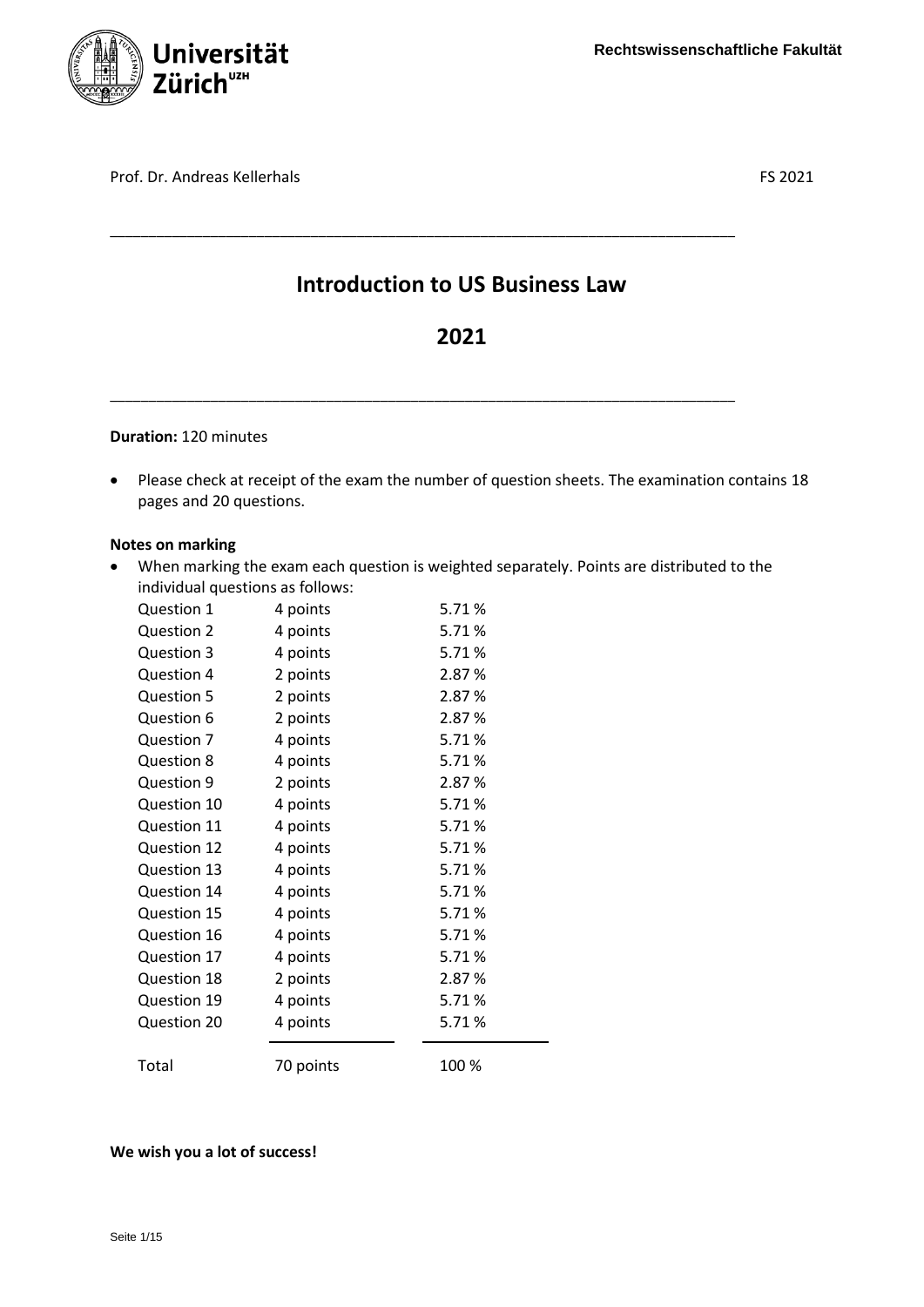

## **Question 1 – Triple damage (4 points)**

1. What is "triple damage"?

The court orders the loosing party not only to compensate the damage of the prevailing party but in addition to pay three times the damage in order to punish the loosing party for grossly unfair behavior.

2. Who gets the additional money?

#### The additional money goes to the winning party.

3. Based on what can courts grant triple damage?

Based on specific legal provisions.

4. Give one area of law where triple damage is granted from time to time.

For example in the antitrust legislation (Clayton Act).

# **Question 2 – Checks and balances (4 points)**

The US Constitution is based on the so-called "checks and balances"-system. Please write down:

1. Which are the branches of US Federal Governments in between that system works.

The Legislative branch (Congress)

The Executive branch (President)

The judicial branch (Supreme Court)

2. Does this system today really work (give reasons)?

It basically works but not always very well. Especially when several of the branches of government are in the hands of the same political party it may not work properly. Then party arguments may be more important than limiting each others powers.

3. Are in your opinion all involved branches of the Federal Government equally powerful (give reasons)?

Basically yes. All branches can use their powers to limit other branches. The exception might be the Supreme Court. Since the decision Marbury vs. Madison in 1803, by which the Court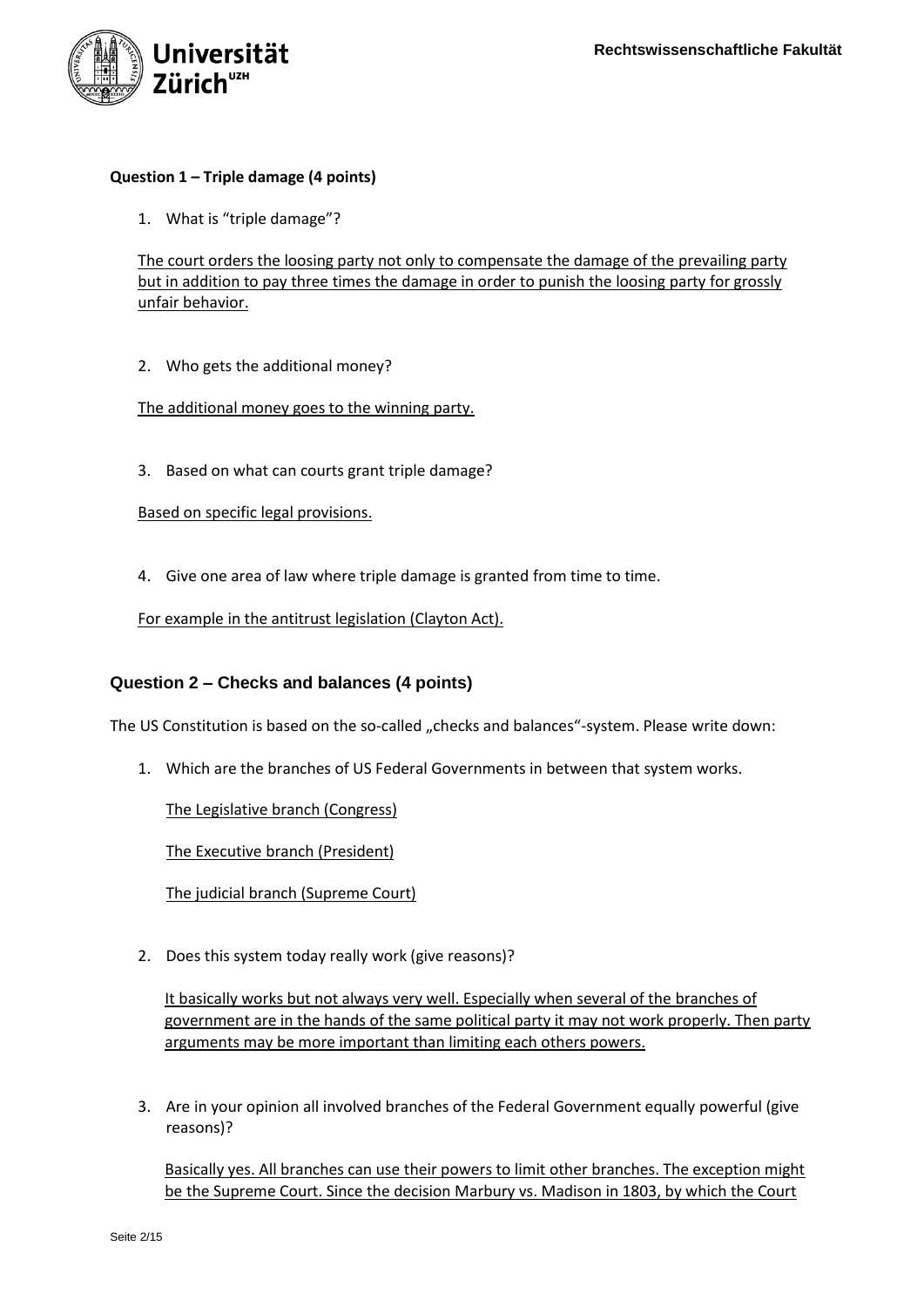

gave itself the power to control whether the two other branches behave within their constitutional boundaries, the court put itself a bit above the two other branches. This is the case, because the court this way can nullify all acts be the other branches anytime, whereas the other branches cannot directly control resp. change the decisions taken by the court. They have to wait until a vacancy occurs and then – by appointing a new member – they indirectly and only for the future can try but with no guaranty to influence the court.

4. Which is the decision by which the Supreme Court introduced Constitutional review?

Marbury vs. Madison 1803

# **Question 3 – US Constitution (4 points)**

1. Does the US Constitution also know fundamental rights and if so, where?

The Constitution itself does not know fundamental rights. Those rights were added (later) through amendments to the Constitution.

2. What does it take to "change" the US Constitution?

Art. V:

An amendment may be proposed by a two-thirds vote of both Houses of Congress. The amendment must then be ratified by three-fourths of the State legislatures

3. According to the US Constitution, which are the most important powers of the US President?

Art. II, Section 2

Commander in Chief of the Army and Navy of the United States, and of the Militia of the several States

he may require the Opinion, in writing, of the principal Officer in each of the executive

Departments, upon any Subject relating to the Duties of their respective Offices,

he shall have Power to grant Reprieves and Pardons for Offenses against the United States, except in Cases of Impeachment.

He shall have Power, by and with the Advice and Consent of the Senate, to make Treaties,

provided two thirds of the Senators present concur;

and he shall nominate, and by and with the Advice and Consent of the Senate, shall appoint

Ambassadors, other public Ministers and Consuls, Judges of the supreme Court, and all other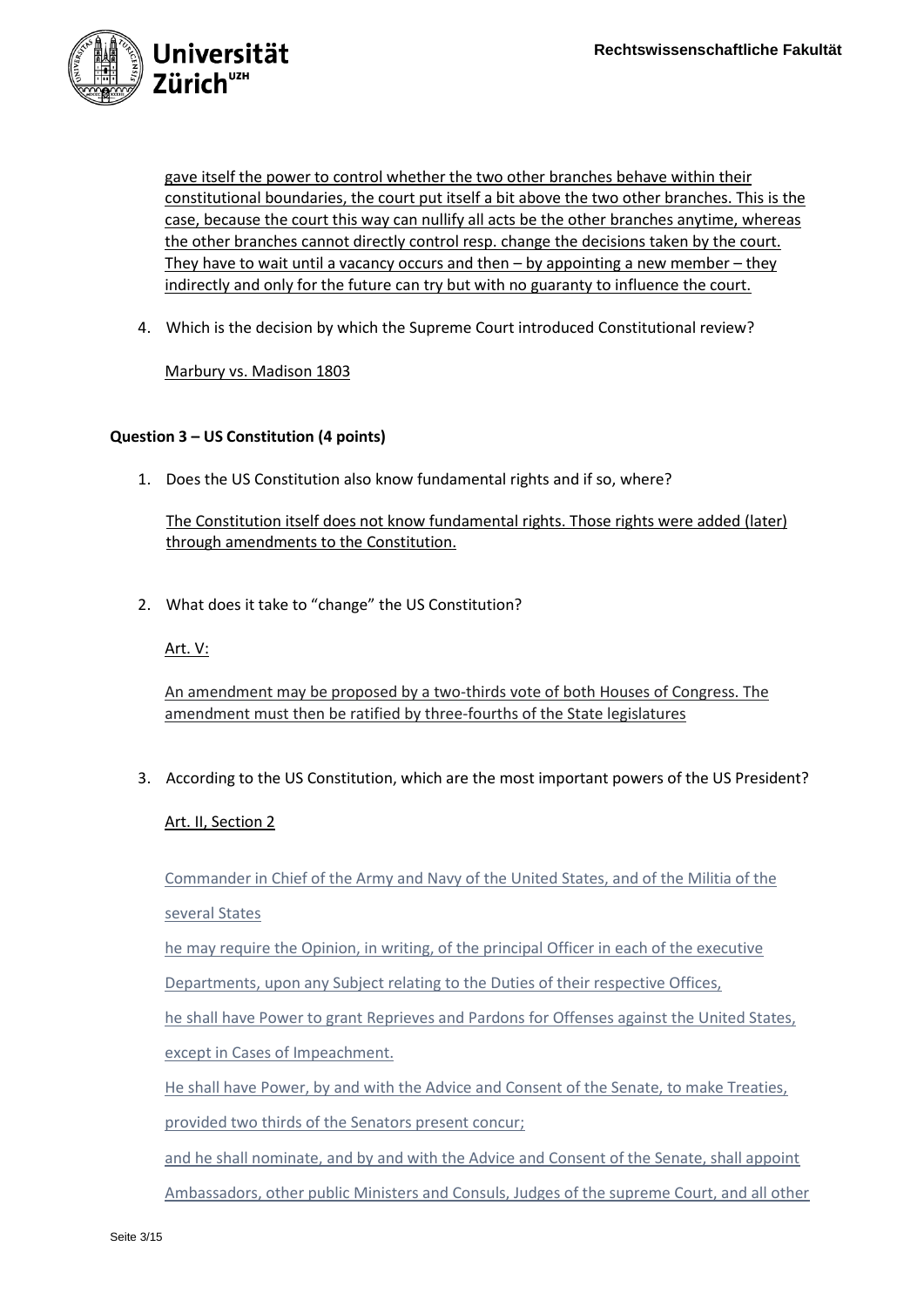

Officers of the United States, whose Appointments are not herein otherwise provided for, and which shall be established by Law The President shall have Power to fill up all Vacancies that may happen during the Recess of the Senate, by granting Commissions which shall expire at the End of their next Session.

# 4. What is the "interstate commerce clause"?

The Commerce Clause refers to [Article 1, Section 8, Clause 3 of the U.S. Constitution,](https://www.law.cornell.edu/constitution/articlei#section8) which gives Congress the power "to regulate commerce with foreign nations, and among the several states, and with the Indian tribes.

Congress has often used the Commerce Clause to justify exercising legislative power over the activities of states and their citizens, leading to significant and ongoing controversy regarding the balance of power between the federal government and the states. The Commerce Clause has historically been viewed as both a grant of congressional authority and as a restriction on the regulatory authority of the States.

# **Question 4 – Jurisdiction (2 points)**

Please write down the two main jurisdictions of Federal Courts

Federal question jurisdiction – questions of federal laws are decided by federal courts

Diversity jurisdiction – cases in which parties from different states are involved

# **Question 5 – Civil procedure (2 points)**

Please write down the four stages of a civil procedure in US federal courts:

- 1. Pleading
- 2. Pre-trial stage
- 3. Trial stage
- 4. Post-trial stage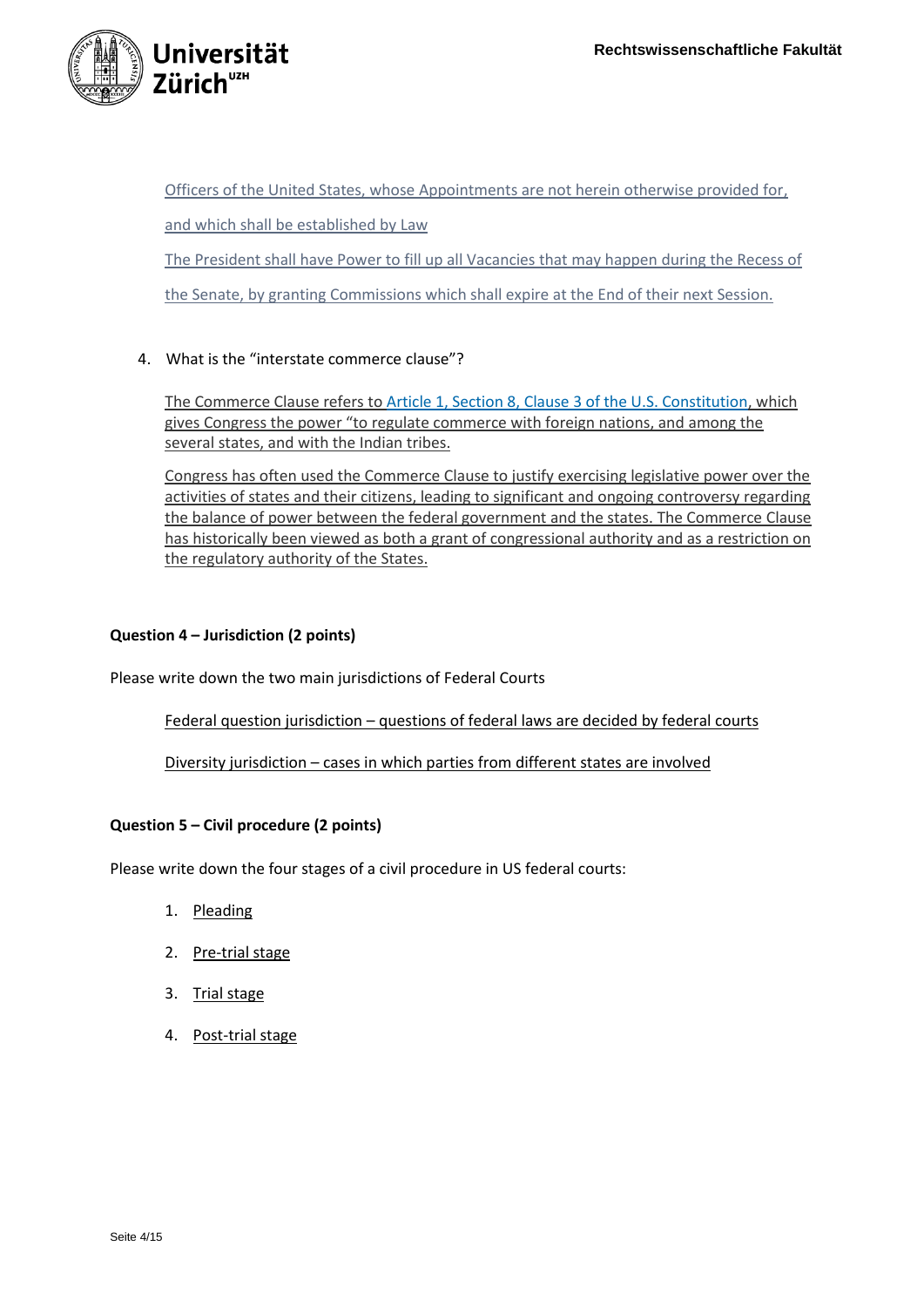

# **Question 6 – Discovery (2 points)**

Please explain what in a US civil procedure "discovery" is all about.

Discovery, in the US civil procedure, is a pre-trial procedure in a [lawsuit](https://en.wikipedia.org/wiki/Lawsuit) in which each party, through the law of [civil procedure,](https://en.wikipedia.org/wiki/Civil_procedure) can obtain all relevant evidence from the other party or parties by means of discovery devices such as [interrogatories,](https://en.wikipedia.org/wiki/Interrogatories) [requests for production of](https://en.wikipedia.org/wiki/Request_for_production)  [documents,](https://en.wikipedia.org/wiki/Request_for_production) [requests for admissions](https://en.wikipedia.org/wiki/Request_for_admissions) and [depositions.](https://en.wikipedia.org/wiki/Deposition_(law)) There is an obligation to provide the requested evidence on each party. When a discovery request is objected to, the requesting party may seek the assistance of the court by filing a [motion to compel](https://en.wikipedia.org/wiki/Motion_to_compel) discovery.

# **Question 7 – Delaware (4 points)**

1. What is the so-called "Delaware effect"?

Delaware is very attractive to companies in the whole US because of its relaxed management friendly company laws. As there is a competition among the different states to attract companies to register under their laws, there is a risk that a race to the bottom might occure, that means that all states over time do know less and less regulations for companies.

In reality this has proven to be true somehow but not as dramatic as many were afraid.

- 2. Why are so many companies registered in Delaware?
	- Because its company laws are in general very management friendly
	- Because it has the best company law courts with the largest collection of cases, what provides legal certainty
	- Creation of companies is very easy (online)
	- Internal affairs doctrine applies
	- Taxis only on inside Delaware business
	- $\bullet$  Etc.
- 3. Which courts are the best qualified for company law cases?

State courts (best in Delaware)

Company law is state law, so the state courts deal with such questions all the time, federal courts only under special circumstances.

4. What is the "internal affairs doctrine"?

Internal affairs doctrine = on all disputes which concern internal matters of a company the laws of Delaware (or other states if they know the same law) has to be applied regardless where in the US the law suit has been filled.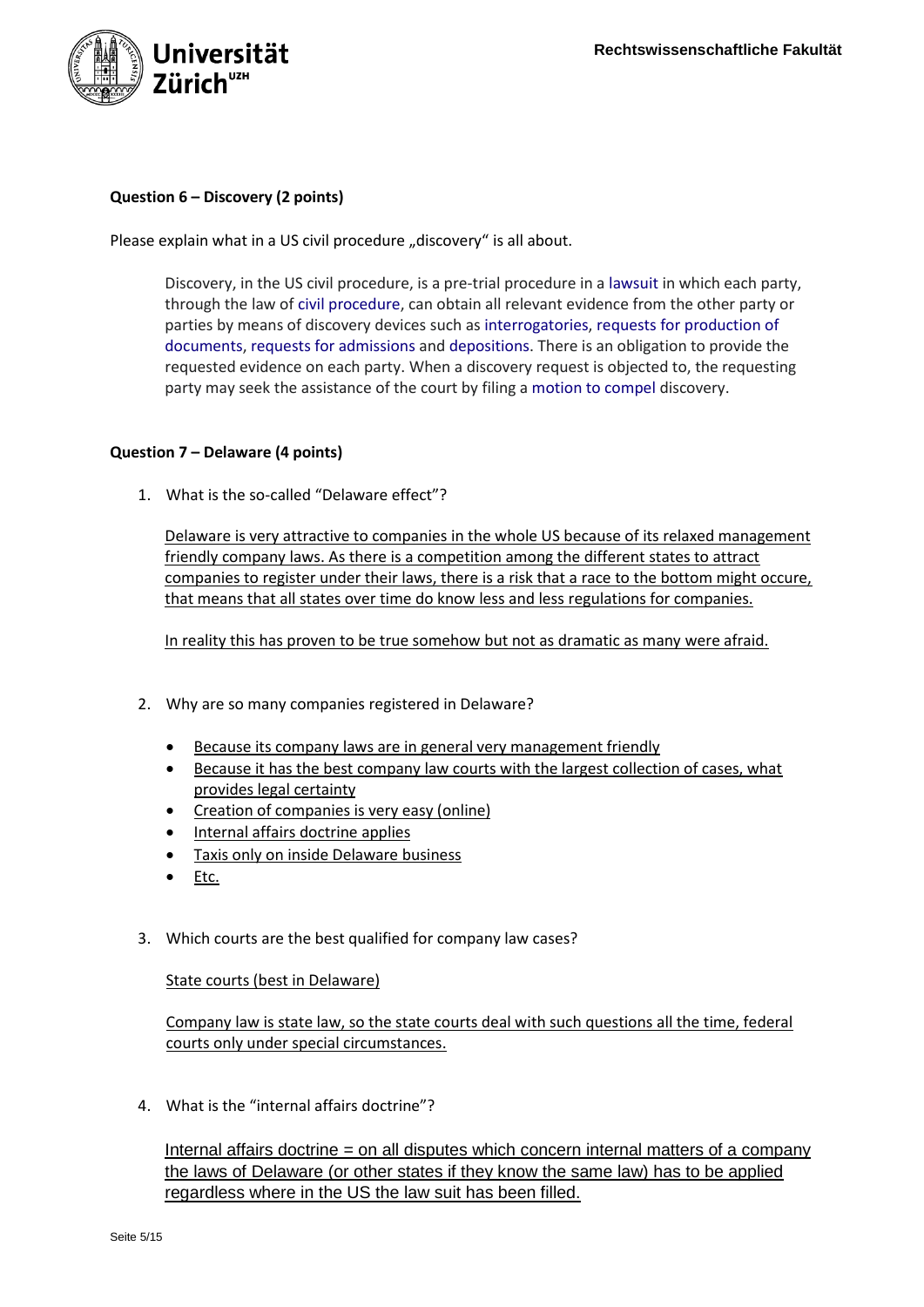

## **Question 8 – Business judgement rule (4 points)**

1. Please explain the so-called "Business Judgement Rule".

The business judgment rule helps to guard a corporation's board of directors against frivolous legal allegations about the way it conducts business. The rule states that boards are presumed to act in "good faith"—that is, within the [fiduciary](https://www.investopedia.com/terms/f/fiduciary.asp) standards of loyalty, prudence, and care directors owe to stakeholders. Absent evidence that the board has blatantly violated some rule of conduct, the courts will not review or question its decisions. That means, as long as a board can prove that a certain matter has been widely discussed and alternatives looked at before a specific decision has been taken, the board will not be hold liable for «wrong» business decisions.

2. Is this a US specialty or also (more or less) used in other countries like for example Switzerland?

The rule was developed in the USA but is nowadays somehow also used in many other countries, also in Switzerland.

3. Give one example

Board has to decide whether to buy another company. In order to do that the board has to review all circumstances carefully and has to check also alternatives. If it can be proofed (based on a protocol) that the board did carefully decide then its members will not be held liable if the decision at the end of the day will prove to be a bad one.

4. What do board of companies have to make sure under the "Business Judgement Rule" when taking decisions?

The board has to act in "good faith", that means evaluating decisions carefully and with prudence and discuss the pros and cons of a decisions; finally this has to be documented (protocol) in order to prove it in case.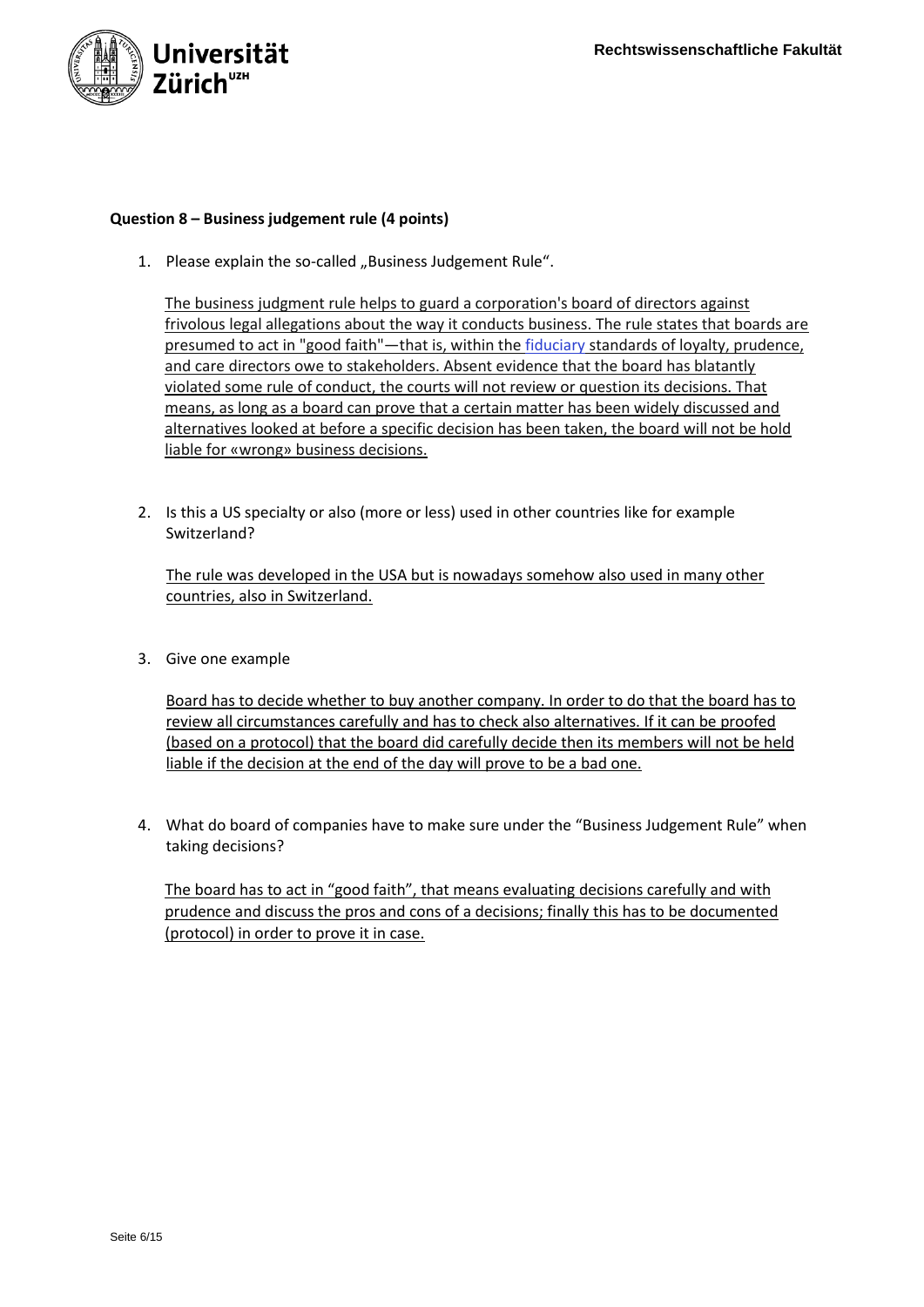

# **Question 9 – Civil procedure (2 points)**

Give four specialties of the US civil procedure?

- 1. Extensive pretrial discovery
- 2. Heavy reliance on live testimony (jury)
- 3. Aggressive pretrial motions
- 4. Class actions
- 5. Punitive damages
- 6. Lawyers fees (no "loser pays" rule)

# **Question 10 – Class action (4 points)**

1. What are class actions?

A class action is a procedural device that permits one or more plaintiffs to file and prosecute a lawsuit on behalf of a larger group, or "class".

Put simply, the device allows courts to manage lawsuits that would otherwise be unmanageable if each class member (individuals who have suffered the same wrong at the hands of the defendant) were required to be joined in the lawsuit as a named plaintiff.

2. What is the problem with class actions in the USA?

It is often used as some kind of "blackmail" against big companies. There is a kind of "industry" where law firms which are specialist in class actions go out and try to find potential victims in order to persuade them to join a class action what they otherwise might not have done. Because those "victims" can only win doing so (no looser pay rule, success-based honorarium for the law firm) they might easily do that. In most cases it is primarily the law firm that gets a lot of money, not so much the many members of a class action.

3. Should Europe/Switzerland also introduce class actions?

The EU and Switzerland have both been thinking of introducing some kind of class action as well. What does exist is not of the same quality. Both, the EU and Switzerland, also see the negative aspects of this system and want to avoid that. Such a middle solution is not easy as the class actions might really only work in combination with the US legal specialties.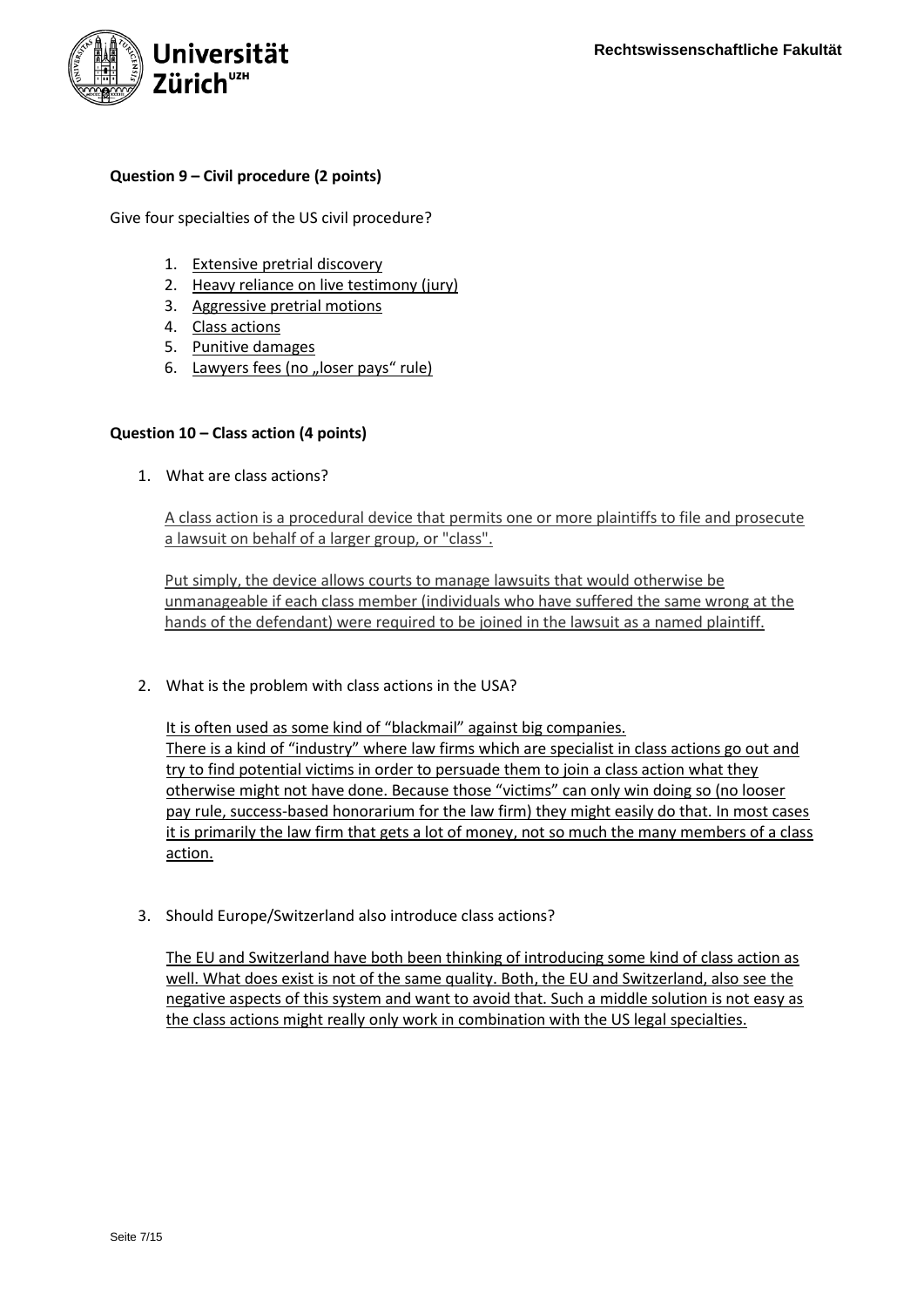

4. What are class action attorneys often accused for in the US?

Just want to make a lot of money for themselves. Therefore, having created a greedy industry which is "blackmailing" big corporations.

# **Question 11 – Bar exam (4 points)**

1. Who regulates bar exams in the USA?

The states do that. Each state independently for itself. In each state there is a Bar Association which does organize the exams.

2. Can an attorney admitted in NY also practice in Florida?

Only if this attorney also takes the bar exam in Florida. There is no admission to the bar fit for all states.

3. How long does the minimum internship last a future attorney in NY has to spend in a law firm in order to take the bar exam?

There is no requirement for an internship in order to take the bar exam.

4. How do most candidates prepare for the bar exam?

After graduating from law school they take a crash course offered by private firms during which all topics relevant for the bar exam get repeated in a concentrated form during a couple of weeks.

# **Question 12 – Consideration (4 points)**

1. What is consideration?

Consideration is the central concept in the [common law](https://en.wikipedia.org/wiki/Common_law) of [contracts](https://en.wikipedia.org/wiki/Contract) and is required, in most cases, for a contract to be enforceable. Consideration is the price one pays for another's promise or any kind of promise to do resp. not to do something. With consideration each party is

. It can take a number of forms: money, property, a promise, the doing of an act, or even refraining from doing an act. In broad terms, if one agrees to do something he was not otherwise legally obligated to do, it may be said that he has given consideration.

- > mutually bargained-for exchange between the parties
- > Idea of «*do ut des*»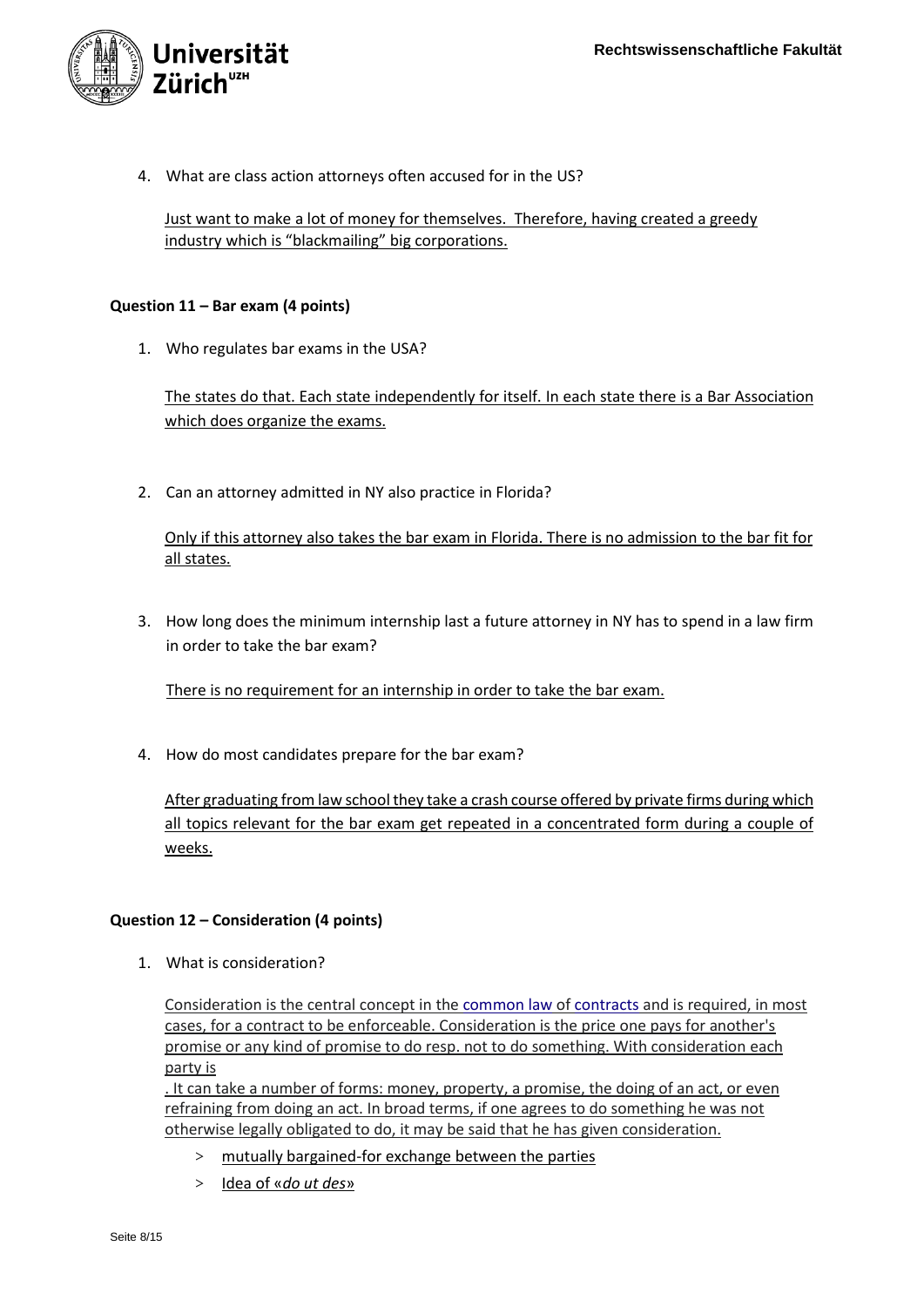

- > Each side has to receive something in exchange for what they give
- 2. In which agreements/contracts is consideration most important?

In promises to do something in the future.

3. Under civil law do we have something equivalent to consideration?

no

4. Does consideration have to be of equivalent value?

no

# **Question 13 – Judges (4 points)**

1. Please give the most important reason why many people say the US federal judge are the most independent judges maybe in the world.

They are appointed by the President and confirmed by the Senate for live.

2. What is needed to appoint a federal judge?

Someone has to be nominated by the President of the US and then confirmed by a majority of the Senate.

3. What is the most important risk most of the state court judges do face when their term comes to an end?

They have to run for reelection. That might make them often careful about how they decide important cases, not to do something unpopular.

4. What is the difference in becoming a first instance federal judge and a US Supreme Court justice?

Basically none, both have to be nominated by the President and confirmed by the Senate. However, it is in reality much more difficult to become a Supreme Court Justice and all the hearings, back checking and political pressure is much bigger.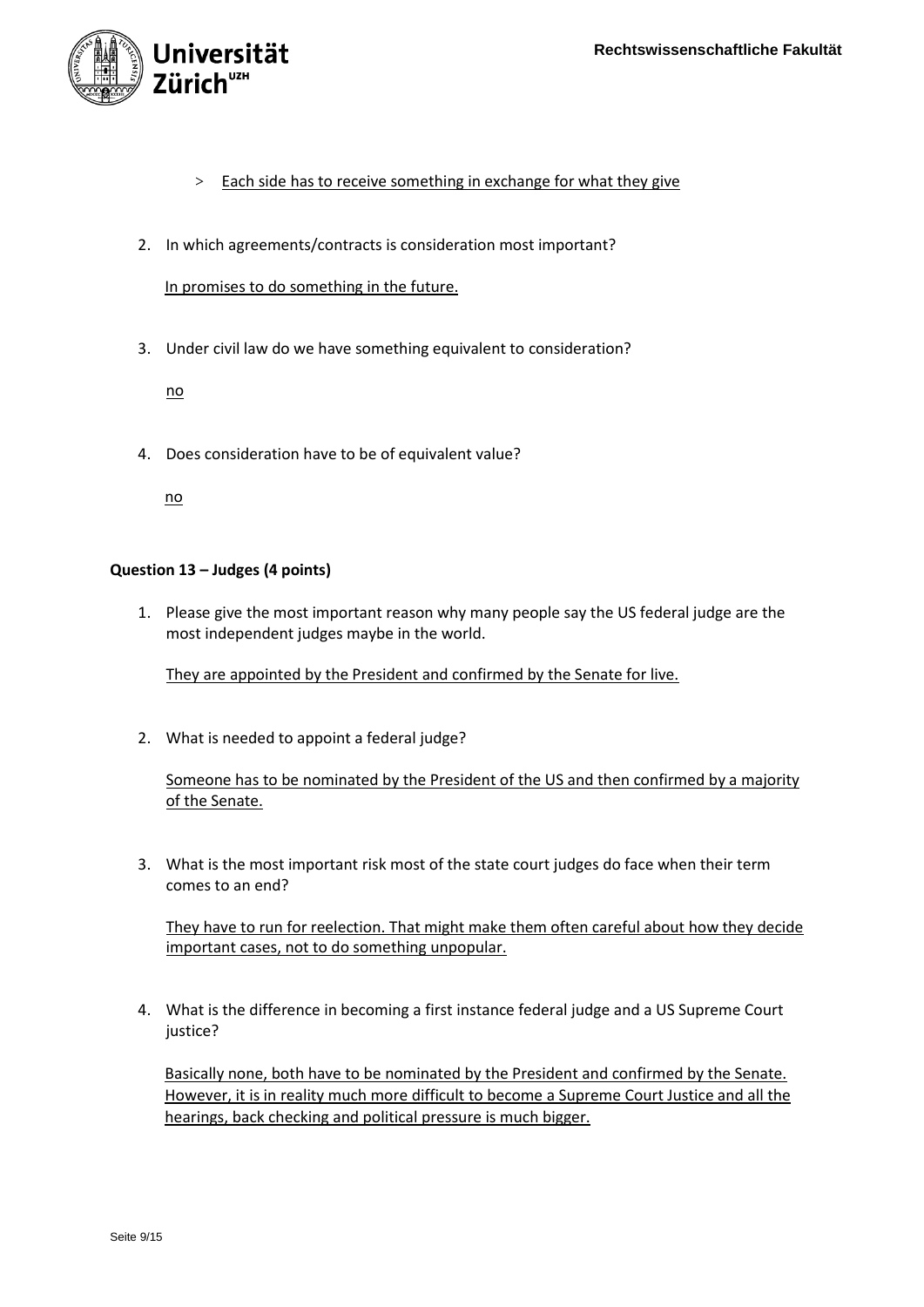

# **Question 14 – Tort law (4 points)**

1. What is tort?

Tort is a civil wrong, recognized by law as a ground for a civil lawsuit.

- 2. Which three elements have to be established in a tort case?
	- > Plaintiff must establish that defendant was under a legal duty to act in particular fashion (standard of care)
	- > Plaintiff must demonstrate that defendant breached this duty
	- > Plaintiff must prove that he/she suffered injury or loss as a direct result of defendant's breach of duty
		- > causation
- 3. Give an example for intentional tort?

Intentionally hitting a person (battery)

Other intentional torts

- > Assault (Drohung)
- > False imprisonment (Freiheitsberaubung)
- > Intentional infliction of emotional distress
- > Malicious prosecution
- > Abuse of process
- > Trespass to land (Grundstückbetretung)
- > Trespass to chattels (Besitzentziehung)
- > Conversion (Zerstörung von Eigentum/Besitz)
- 4. Give an example for strict liability?
	- Product liability
	- Liability to run a nuclear power station
	- Etc.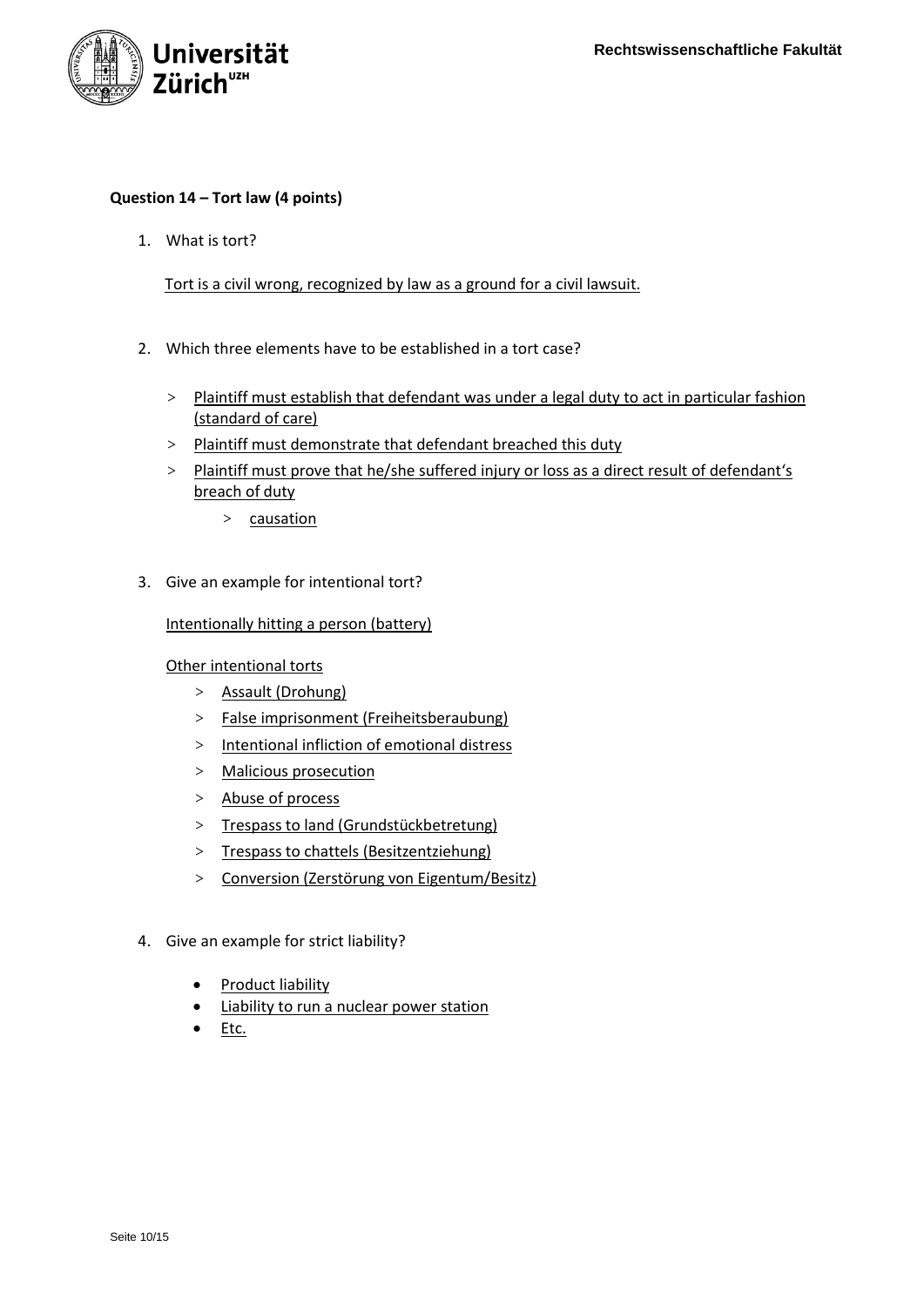

## **Question 15 – Antitrust (4 points)**

1. What is the goal of US antitrust law?

Historically preventing big corporations (trusts) to gain too much influence on politics.

From a competition point of view the goal has been to protect the process of competition for the benefit of consumers, making sure there are strong incentives for businesses to operate efficiently, keep prices down, and keep quality up.

2. What does Sherman Act Section 1 regulate?

#### Anticompetitive agreements

«every contract, combination, or conspiracy in restraint of trade»

3. What does Sherman Act Section 2 regulate?

Monopolization and the attempt to monopolize

any "monopolization, attempted monopolization, or conspiracy or combination to monopolize."

4. What is the most important provision of the Clayton Act?

Merger control (Section 7A)

## **Question 16 – Antitrust (4 points)**

1. Why did the US Supreme Court establish the so-called "rule of reason"?

Because Section 1 Sherman Act is written very broadly and can not be applied literally otherwise almost all agreements might inflict with antitrust laws.

2. What does it mean?

Only unreasonable restrictions of competition are illegal (hardcore, per se) like price fixing, geographical division of markets, etc., all other restrictive agreements can be justified (give reasons).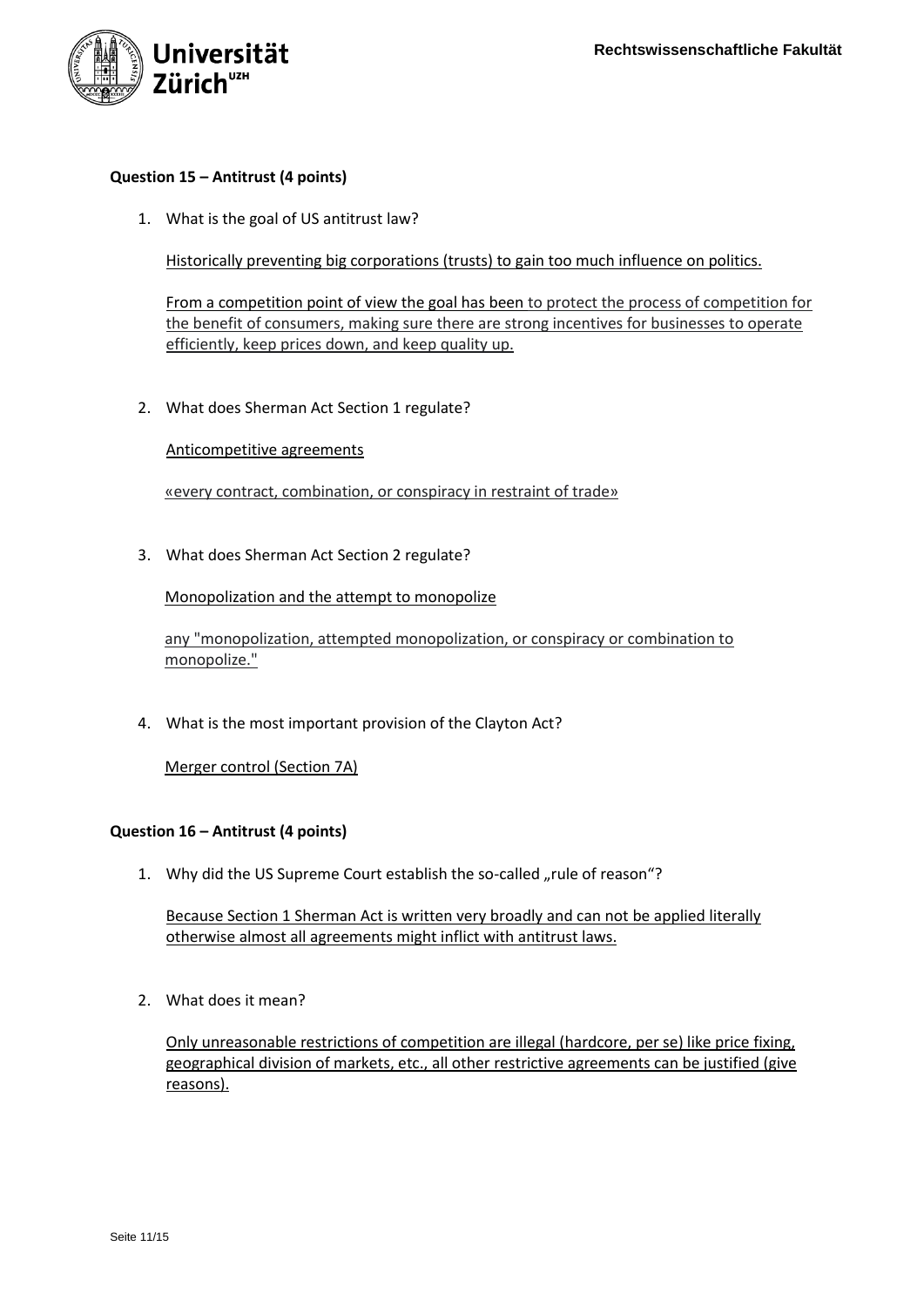

3. Which are the three most important elements of US antitrust law?

Sherman Act Section 1 - restrictive agreements Sherman Act Section 2 – monopolization Clayton Act – merger control Federal Trade Commission Act – second enforcement body, unfair competition rules

4. Who does enforce US antitrust laws?

Either two federal agencies (Department of Justice and Federal Trade Commission) or through private law suits. In both cases federal courts have the power to decide (not agencies).

# **Question 17 – Impeachment (4 points)**

1. For what kind of offences can a US President be impeached?

Article II, Section 4:

«The President, Vice President and all civil Officers of the United States, shall be removed from Office on Impeachment for, and Conviction of, Treason, Bribery, or other high Crimes and Misdemeanours»

2. What is the procedure?

Three steps:

- > First, the Congress investigates. This investigation typically begins in the House Judiciary Committee, but may begin elsewhere.
- > Second, the House of Representatives must pass, by a simple majority of those present and voting, articles of impeachment, which constitute the formal allegation or allegations. Upon passage, the defendant has been "impeached".
- > Third, the Senate tries the accused. In the case of the impeachment of a president, the Chief Justice of the United States presides over the proceedings. For the impeachment of any other official, the Constitution is silent on who shall preside, suggesting that this role falls to the Senate's usual presiding officer, the President of the Senate, who is also the Vice President of the US. Conviction by Senate requires the concurrence of two thirds supermajority of those present. The result is removal from office.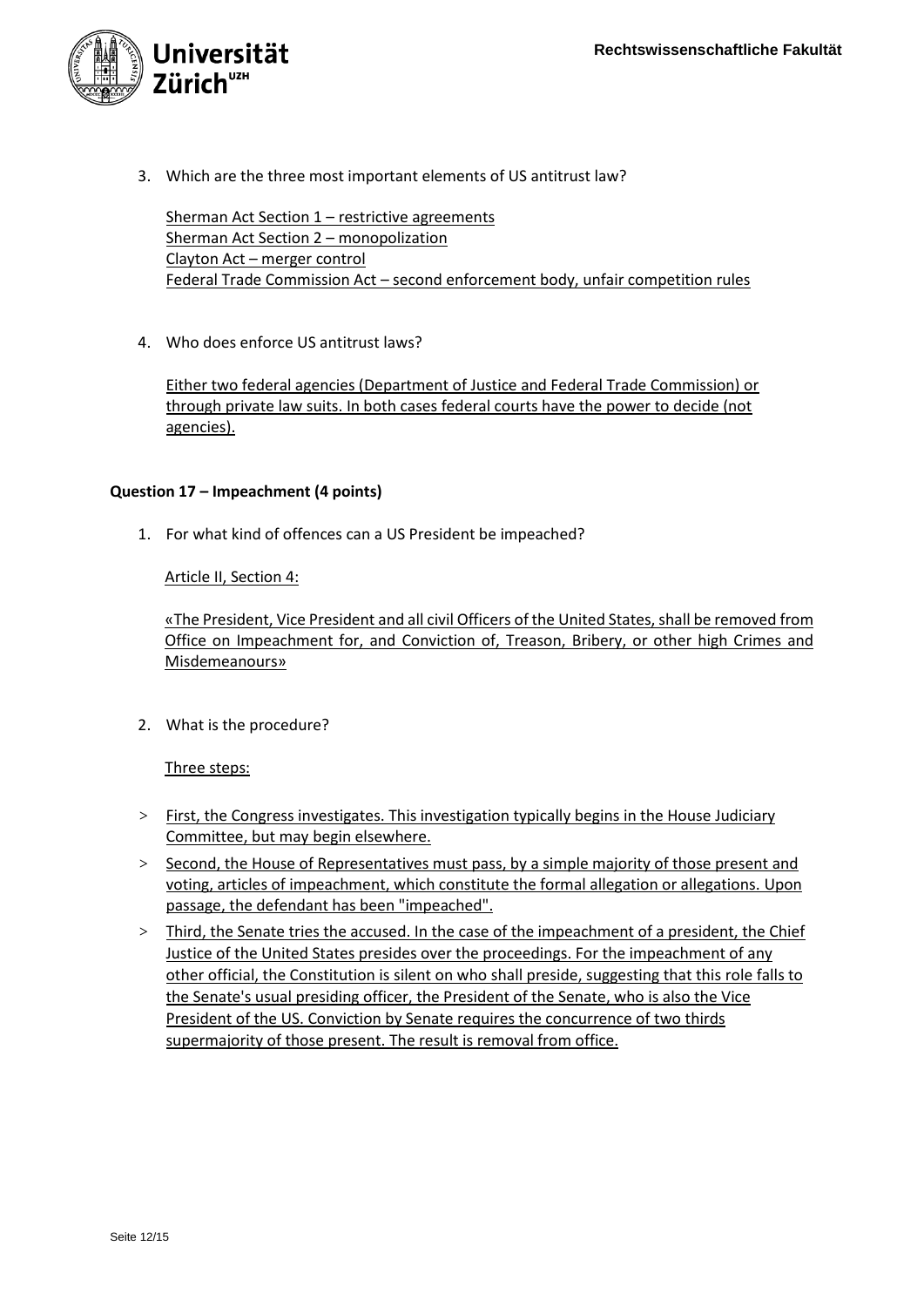

3. What were the reasons President Trump got impeached the first time?

The articles of impeachment charged him of 2 crimes:

1. abuse of power

Military assistance to Ukraine only under condition to open investigation into a Ukraine company on the board of which the son of Joe Biden was sitting

- 2. obstruction of Congress To forbid his aids, secretaries, chief of staff, etc. to cooperate with the House of Representatives
- 4. What were the reasons President Trump got impeached the second time?

[incitement of insurrection"](https://en.wikipedia.org/wiki/Incitement_of_insurrection), alleging that he had incited the January [6 attack](https://en.wikipedia.org/wiki/2021_United_States_Capitol_attack) of the U.S. [Capitol.](https://en.wikipedia.org/wiki/U.S._Capitol)

These events were preceded by numerous unsuccessful [attempts by Trump to](https://en.wikipedia.org/wiki/Attempts_to_overturn_the_2020_United_States_presidential_election)  [overturn](https://en.wikipedia.org/wiki/Attempts_to_overturn_the_2020_United_States_presidential_election) the [2020 presidential election,](https://en.wikipedia.org/wiki/2020_United_States_presidential_election) as well as his pushing of [voter fraud](https://en.wikipedia.org/wiki/Voter_fraud) conspiracy theories [on his social media channels](https://en.wikipedia.org/wiki/Social_media_use_by_Donald_Trump) before, during, and after the election.

# **Question 18 – Delaware (2 points)**

Provide the four steps which are necessary to create (register) a corporation in Delaware.

- 1. File Certificate of Corporation
- 2. Acquire Employment Identification Number
- 3. Open Bank Account
- 4. Sign om the name of the company

# **Question 19 – UCC (4 points)**

- 1. What is UCC?
	- > Model law
	- > Specifically relevant for interstate sales contracts
	- > Art. 2 UCC applies whenever there is a sale of goods, even if the sale is between no merchants
	- > Has to be transmitted into state law!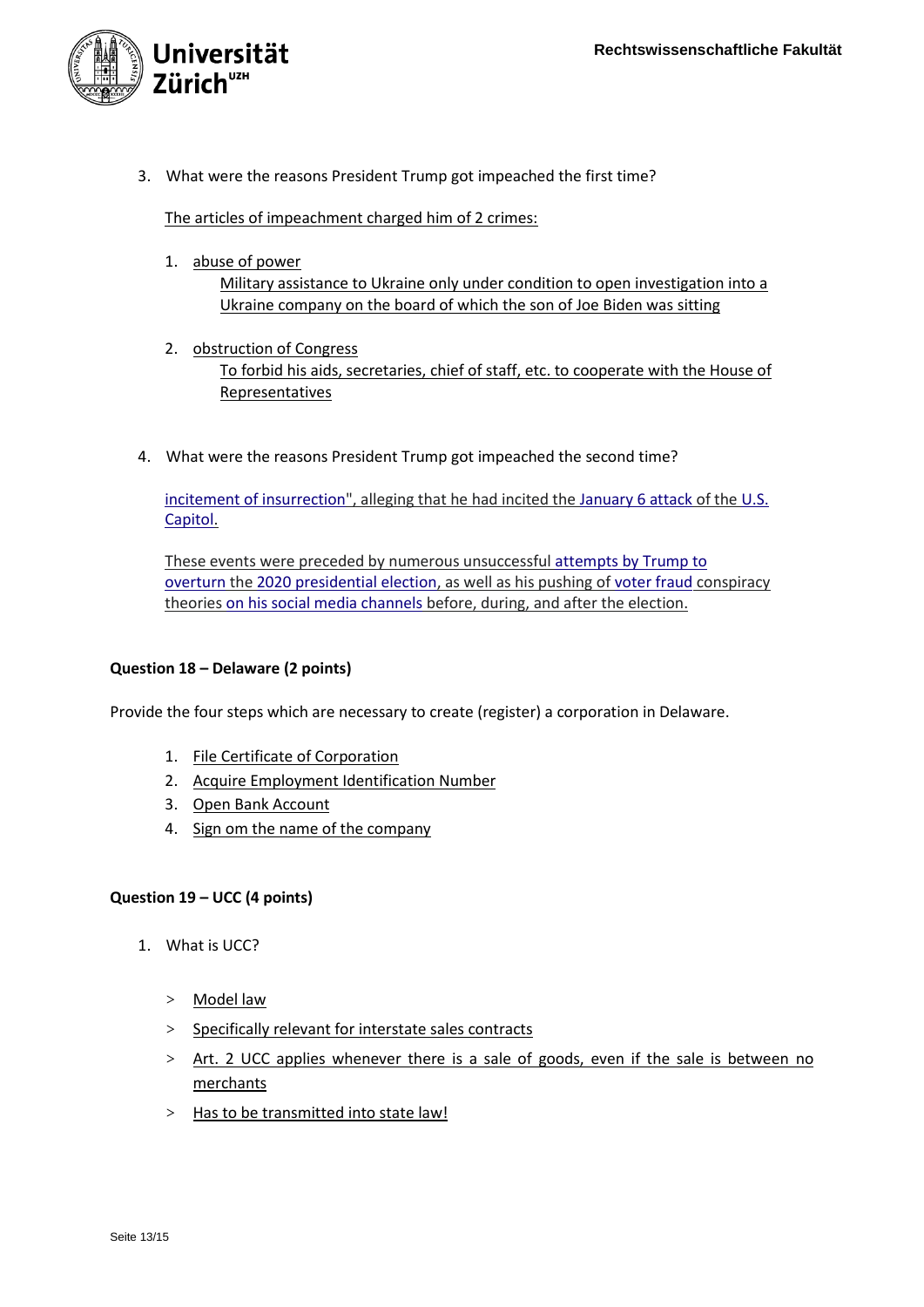

2. Can one sue somebody else directly based on UCC?

# No - model law, not law, has to be transmitted into state law

- 3. Why was the UCC enacted?
	- > First published in 1952
	- > Idea: to harmonize the law of the sale and other commercial transactions
	- > Secure interstate trade
	- > Not binding, only recommendation
- 4. Who did enact the UCC?

Created by the American Law Institute (private organization), has to be transmitted (enacted) into state law.

# **Question 20 – Switzerland – USA (4 points)**

1. Do Switzerland and the USA have a free trade agreement?

No

They had talked about one some years ago but negotiations failed because of agriculture issues.

There are evaluations going on whether those talks should restart.

2. Give one branch of business in which Swiss firms are important investors in the USA.

Pharma

Food

Financial services

3. How important are US firms in investing in Switzerland?

Very important.

FDI from US to CH USD 155 billion, strong growth

Switzerland European hub for many international US firms